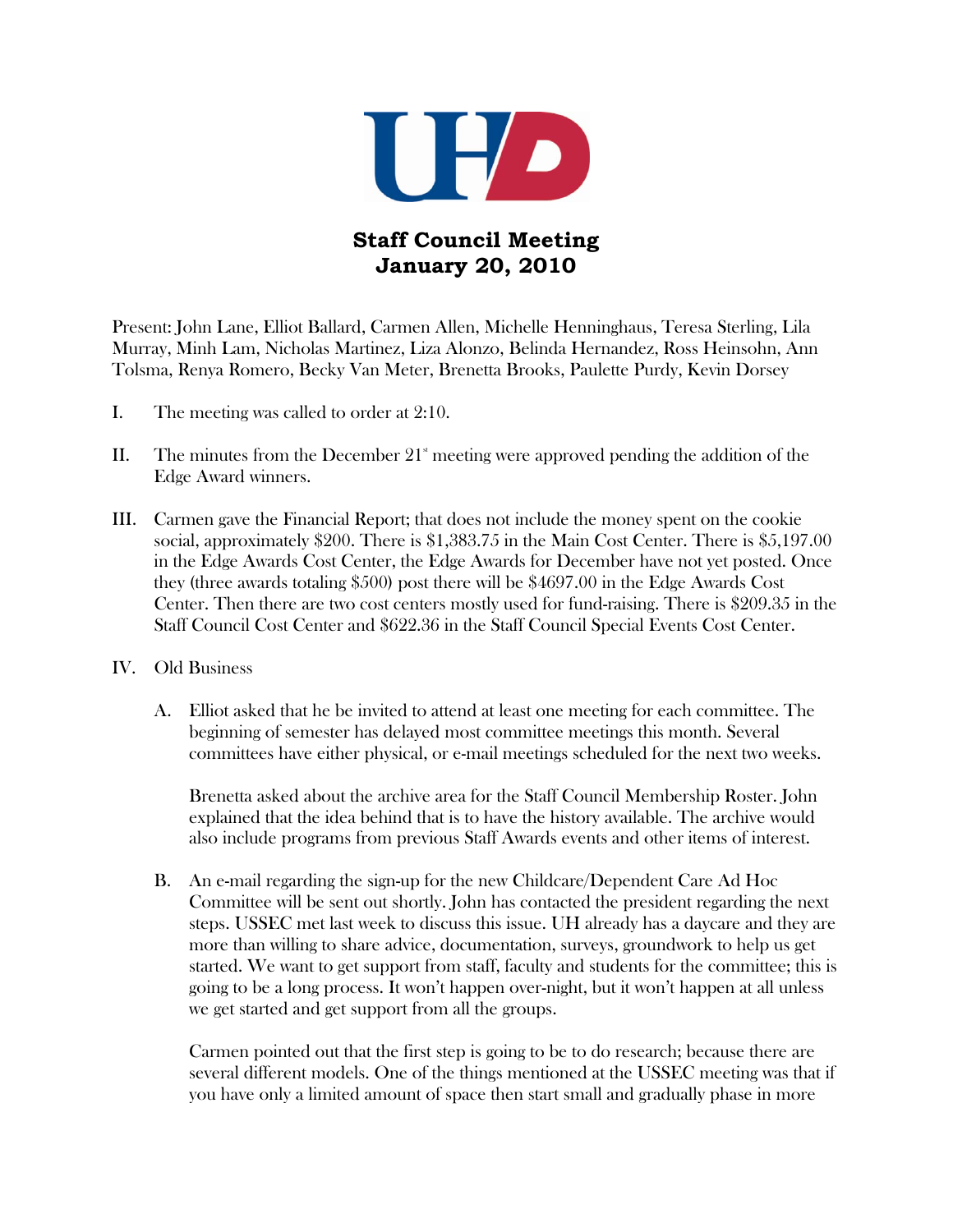programs/classes. It should be emphasized that people, be they staff, faculty or students, want this program. We need to demonstrate that, we need to get the numbers to support. Yes, UH is willing to share what they have, but we will need to get the numbers, pull it all together, and write it up. As John said; "Data supersedes opinion." The members of this committee do not have to be Staff Council members. Please share, and recruit from your co-workers.

- C. The Staff Council Executive Committee presented Paulette Purdy with a king-sized check for the House of Tiny Treasures. Staff Council raised \$1,870.00 to purchase sleeping bags and other essentials for the children. They were able to provide sleeping for forty-six children through our donations plus other donations they received this year. They were also able to purchase small gifts such as lotion for the children to give their moms or other caregivers. She mentioned that they had twenty-six moms and only four dads. The photo of the check presentation will be in the Skyline and on the website.
- D. Minh Lam has volunteered to help John with website updates. They will be working on getting the agendas and minutes posted to our website.
- V. New Business
	- A. The investiture will begin on Saturday March  $6^{\circ}$  with the Fulbright Festival. Most of the events were already scheduled and are being pulled into the investiture. The investiture is a ceremony designed for the community to "invest" into the President and the university.
		- 1. The Investiture Committee has approached John and asked if Staff Council be willing to co-host a breakfast highlighting staff. There is a discussion about handing out pins that tell how many years a person has been with the university. The breakfast is tentatively scheduled for Tuesday March  $9<sup>th</sup>$  from 9:00-10:00. We will be soliciting donations from various vendors such as Jason's Deli and the Kolache Factory. We should check with Yvonne Montalbano in ESO to ensure that the vendors we approach have not already been approached for the investiture. This will also be an opportunity for staff to find out what all will be taking place that week during the investiture. The budget that Staff Council has agreed upon is \$400.00.
		- **2.** Staff Council will be hosting a Chili Cook-Off March  $12<sup>th</sup>$  in the evening. The chili cook-off will be a fund-raiser benefiting the Staff Council. Each team will pay a registration fee, when the public enters the event they will purchase a bowl that they can take around to the various booths in order to sample the chili. The teams will be limited to five people and they will be expected to produce a set amount of chili. This is to ensure that everyone will be able to be open and have chili to serve for the entire event.

We are currently working out the logistics regarding the Food Permit, safety issues and the rules for the event. One possibility is that area will be fenced in and teams will not be allowed to enter unless they have all required equipment. All food must